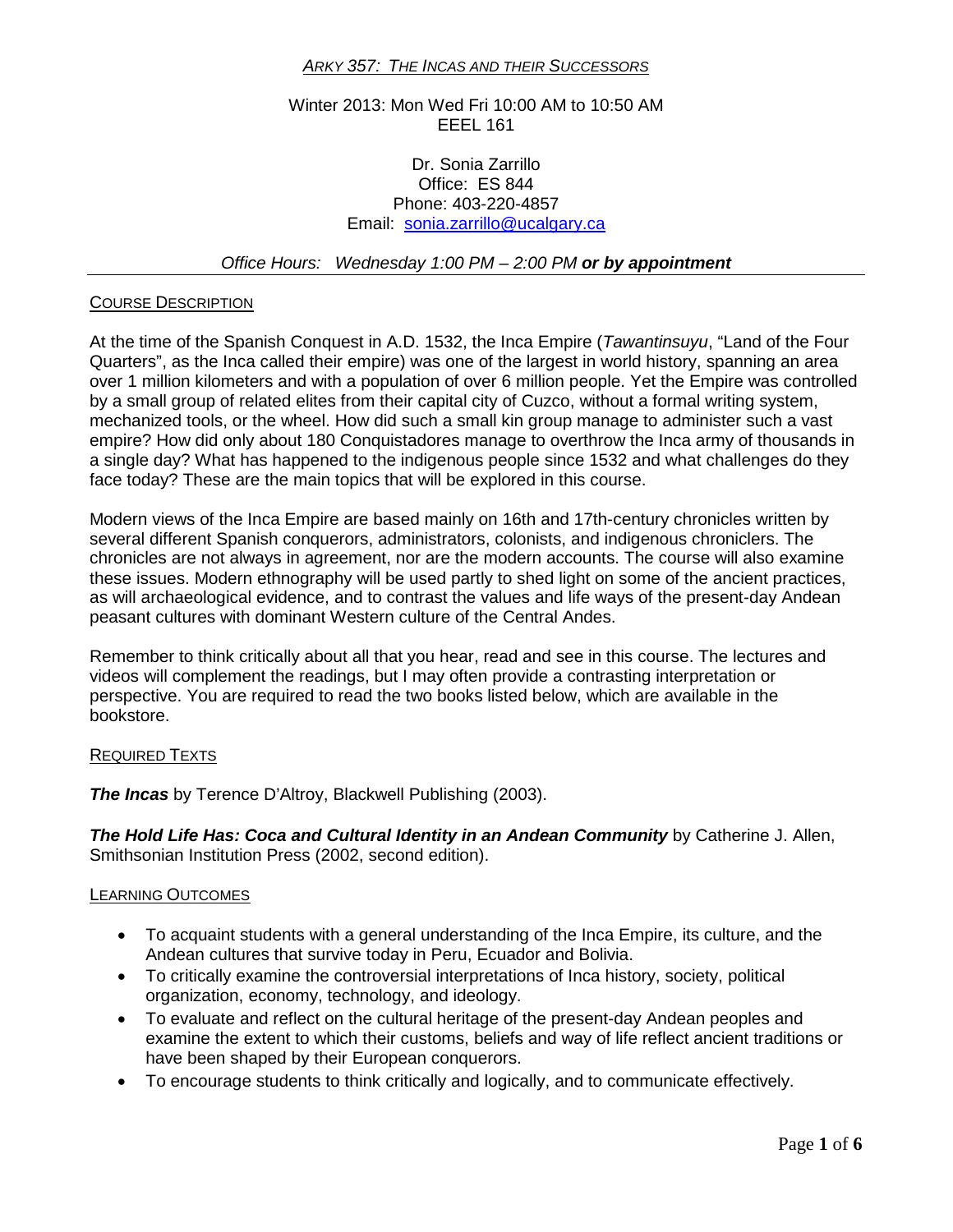### ASSESSMENT

**In order to succeed in this course,** *it is essential that students attend lectures***.** Students are responsible for their own note taking. While I will post PowerPoint Lecture Handouts on Blackboard, *these are minimal outlines and are not a substitute for in-class note-taking*!

Please be on time and prepared for lectures. Preparation involves completing the required readings before attending class.

Your understanding of the course content and concepts will be assessed as follows:

| <b>Map Quiz</b>                  | January 28              | $10\%$     |
|----------------------------------|-------------------------|------------|
| <b>Video/Reading Assignments</b> | 4 @ 5% Each             | <b>20%</b> |
| <b>Midterm Exam</b>              | <b>February 27</b>      | 30%        |
| <b>Final Exam</b>                | <b>TBA: April 19-30</b> | <u>40%</u> |
|                                  |                         | 100%       |

*Map Quiz:* You will be expected to become acquainted with the physical and political geography of the pertinent areas of South America covered in the course. Further information on the map quiz will be provided in the lectures and on Blackboard.

*Video/Reading Assignments* are designed to review/reinforce concepts from the lectures and textbooks. Each assignment consists of: pre-reading the relevant sections from the textbooks, watching a video, and completing 5-10 short answer questions. Video/Reading assignments are due one week after the video is shown in class, and hard-copies are to be handed in during class-time. Questions related to issues addressed in the video/reading assignments (and other information from the videos, especially information that is stressed in lecture) will appear on the midterm and final exams.

*Exams* may be a mix of multiple choice, true and false, matching and short answer and will be based on course lectures, readings and videos. *The final exam is cumulative*.

## **Grade Scale: FINAL grades greater than XX.5 will be rounded up.**

| $A+$ 97 - 100%    | $B = 80 - 83.5\%$  | $C - 60 - 66.5\%$ |
|-------------------|--------------------|-------------------|
| $A = 90 - 96.5\%$ | B- 77 – 79.5%      | $D+ 55 - 59.5\%$  |
| $A - 87 - 89.5\%$ | $C_{+}$ 74 – 76.5% | $D = 50 - 54.5\%$ |
| $B+ 84 - 86.5%$   | $C = 67 - 73.5\%$  | F < 50%           |

### *\*\*No particular course component need be passed in order to pass the course as a whole.*

### **Missed Quizzes or Exams:**

A student who is absent from an exam (or misses an online quiz) for legitimate reasons (illness, religious or spiritual observance, etc.) must discuss an alternative course of action with me; *acceptable documentation will be required*. If you miss an exam due to illness or other critical event, please contact me *as soon as possible after missing the exam*. If you know ahead of time that you have a conflict for the day of an exam, speak to me as soon as possible *(at least two weeks) prior* to missing an exam so that I can make other arrangements for you.

Religious/spiritual observance *does not* preclude a student from having to meet deadlines for submission of written assignments when such deadlines fall on a day of observance and the deadline was determined at the start of the course, as per University of Calgary Academic Regulations.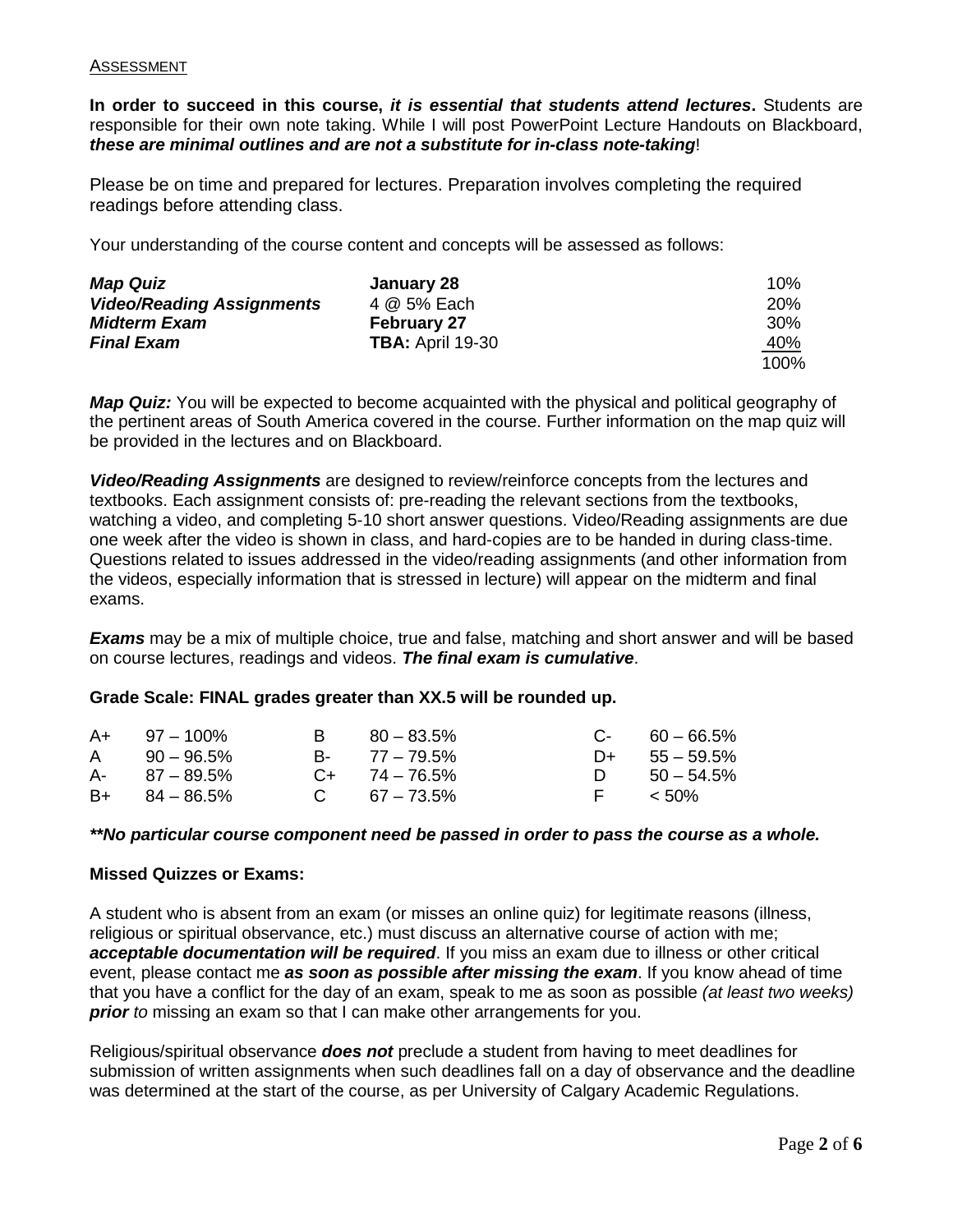Students who miss classes for religious/spiritual observances must make up the material covered in that class on their own.

\*\*Quizzes and exams not completed will be awarded a "0" unless prior arrangements have been made with me or you notify me promptly upon missing a quiz (as detailed above).

These policies are intended to encourage diligence and integrity on the part of each student as well as to uphold the principles of fairness and equality with respect to other students in the course.

# **ADDITIONAL CONTENT OF THE COURSE OUTLINE**

### *Attendance*

It is strongly advised that students attend all classes. Although lectures, videos, and readings will provide overlapping material, students are responsible for all materials covered in lectures, assignments, videos and the text. **A strong passing grade will be difficult without regular lecture attendance.**

### *Cell Phones, etc.*

Ringers must be set to "silent" or "meeting" to avoid disrupting the class. Cell phone conversations are not permitted in class and students must excuse themselves from the lecture room to receive calls. Internet and other electronic devices (e.g. laptops, tablets) are permitted in class, EXCEPT during tests and exams. However, if a student's activity on such devices is interrupting the learning experience of others, they will be asked to cease such activity.

### **Statement of** *Fair Warning*

In this course readings and lectures may contain ideas and information that some students find disturbing or otherwise troubling. Any student not wishing to undertake this work should contact the instructor immediately so that enrolment in an alternative course more in keeping with the student's interests can be facilitated.

## *Writing Across the Curriculum*

Writing skills are not exclusive to English courses and, in fact, should cross all disciplines. The University supports the belief that throughout their university careers, students should be taught how to write well so that when they graduate their writing abilities will be far above the minimal standards required at entrance. Consistent with this belief, students are expected to do a substantial amount of writing in their university courses and, where appropriate, instructors can and may use writing and the grading thereof as a factor in the evaluation of student work. The services provided by the Writing Centre in the Effective Writing Office can be utilized by all undergraduate and graduate students who feel they require further assistance.

## *Academic Accommodation Policy*

The purpose of academic accommodation is to provide students with documented disabilities equal opportunity to master the essentials of a post-secondary education. Students with disabilities at the University of Calgary have met all admission requirements but may have done so with the use of accommodations. Similarly, they are expected to meet all academic and non-academic requirements. Adaptive technology and other academic accommodations do not relieve students of their responsibility to develop the essential skills and abilities expected of all students. Please refer to the following web link for detailed information:<http://www.ucalgary.ca/drc/node/71>

### *Disability Resource Centre Accommodations*

It is the responsibility of the student to request academic accommodations. If you are a student with a documented disability who may require academic accommodation and have not registered with the Disability Resource Centre, please contact their office at (403)220-8237. Students who have not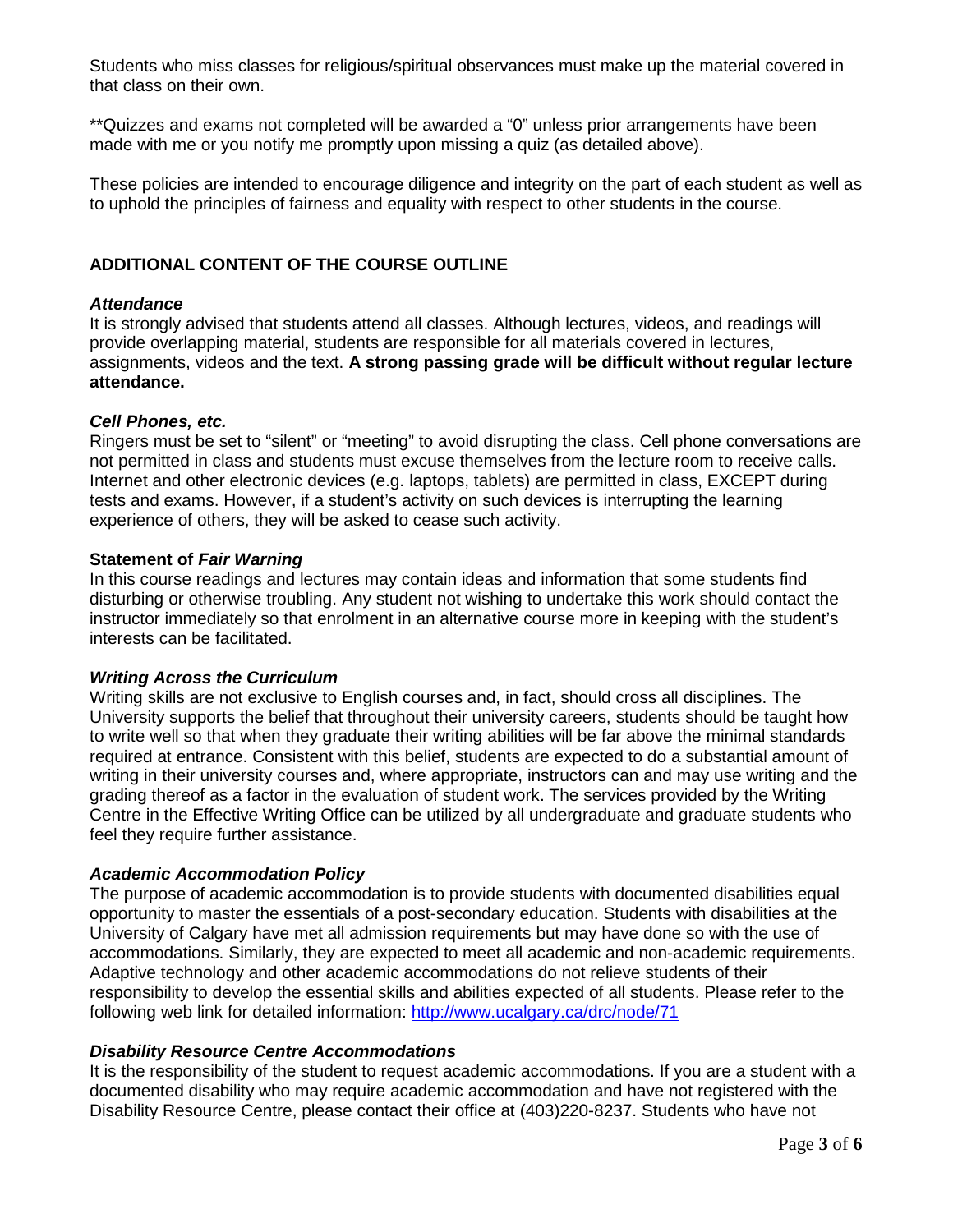registered with the Disability Resource Centre are not eligible for formal academic accommodation. Students are also required to discuss their needs with the instructor no later than fourteen (14) days after the start of the course.

# *Freedom of Information and Protection of Privacy Act*

The University of Calgary is committed to protecting the privacy of individuals who work and study at the University or who otherwise interact with the University in accordance with the standards set out in the Freedom of Information and Protection of Privacy Act. Please refer to the following link for detailed information:

<http://www.ucalgary.ca/legalservices/foip>

# *Academic Misconduct*

Academic dishonesty is an unacceptable activity at the University of Calgary and students are strongly advised to read the Student Misconduct section of the University Calendar. Quite often, students are unaware of what constitutes academic dishonesty or plagiarism. The most common are:

- 1) Presenting another students work as your own;
- 2) Presenting an author's work or ideas as you own without proper referencing;
- 3) Using work completed for another course.

This activity will not be tolerated and students conducting themselves in this manner will be dealt with according to the procedures outlined in the University Calendar. For detailed information on what constitutes academic misconduct, please refer to the following link: <http://www.ucalgary.ca/pubs/calendar/current/k-2-1.html>

# *Plagiarism*

Plagiarism involves submitting or presenting work as if it were the student's own work when it is not. Any ideas or materials taken from another source written, electronic, or oral must be fully and formally acknowledged. Plagiarism includes but is not limited to:

(a) The work submitted or presented was done, in whole or in part, by an individual other than the one submitting or presenting the work (this includes having another impersonate the student or otherwise substituting the work of another for one's own in an examination or test),

(b) Parts of the work are taken from another source without reference to the original author,

(c) The whole work (e.g., an essay) is copied from another source, and/or,

(d) A student submits or presents work in one course which has also been submitted in another course (although it may be completely original with that student) without the knowledge of or prior agreement of the instructor involved.

While it is recognized that scholarly work often involves reference to the ideas, data and conclusions of other scholars, intellectual honesty requires that such references be explicitly and clearly noted. Plagiarism is an extremely serious academic offence. It is recognized that clause (d) does not prevent a graduate student incorporating work previously done by him or her in a thesis or dissertation.

# *Emergency Evacuation Assembly Points*

In the event of an emergency that requires evacuation, please refer to the following link to become familiar with the assembly points for the class:

<http://www.ucalgary.ca/emergencyplan/assemblypoints>

## *Safewalk Information*

Campus Security, in partnership with the Students' Union, provides the Safewalk service, 24 hours a day to any location on Campus including the LRT, parking lots, bus zones and University residences. Contact Campus Security at (403) 220-5333 or use a help phone, and Safewalkers or a Campus Security Officer will accompany you to your campus destination.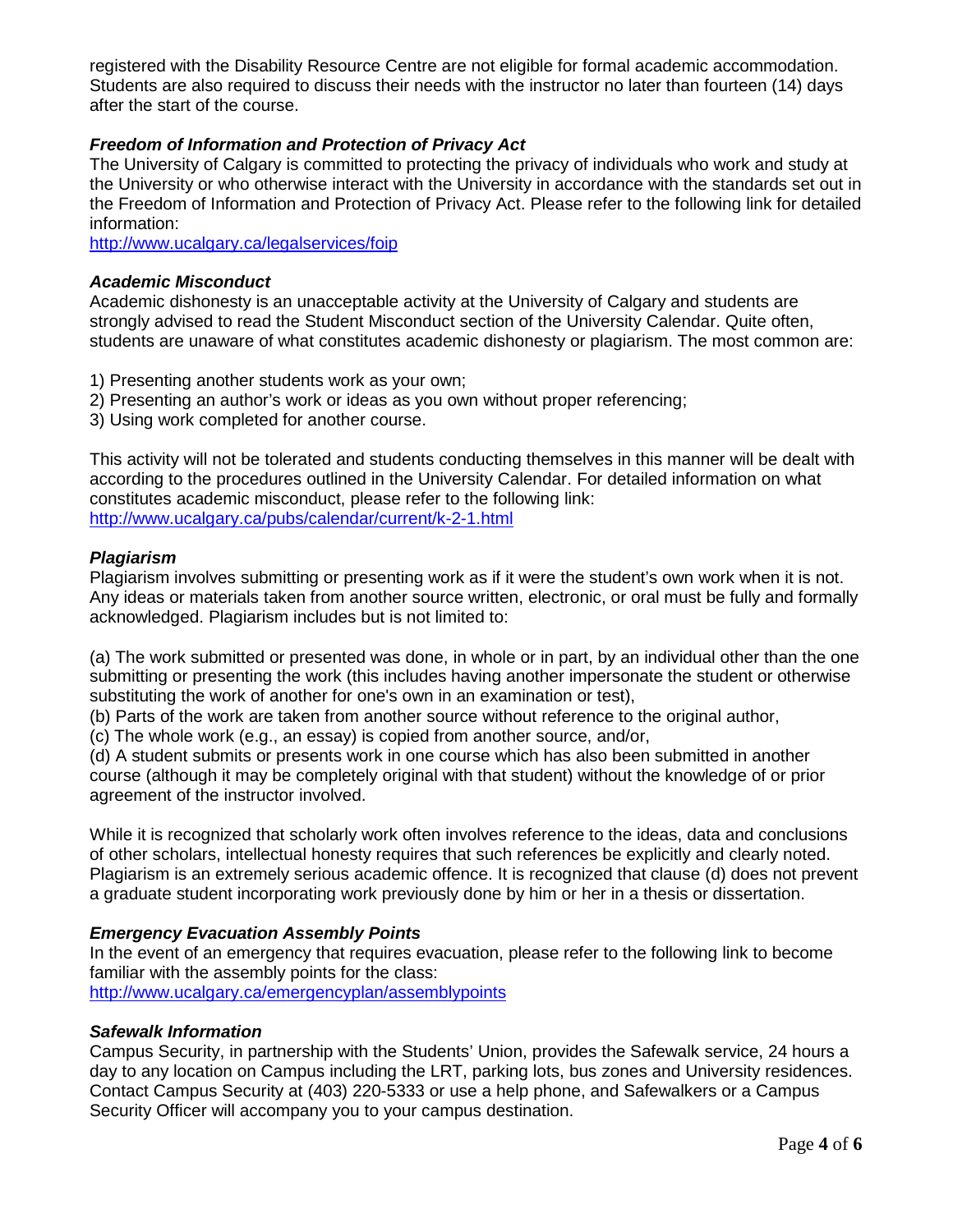*Contact Information for Student and Faculty Representation* Student Union Vice President - Academic Phone: (403) 220-3911 Email: [suvpaca@ucalgary.ca](mailto:suvpaca@ucalgary.ca)

Student Union Faculty Representatives Sarah Damberger [arts1@su.ucalgary.ca](mailto:arts1@su.ucalgary.ca) 587-7777-5244<br>
Hana Kadri arts2@su.ucalgary.ca 403-667-9220 Hana Kadri <sup>2</sup> 2015 M[arts2@su.ucalgary.ca](mailto:arts2@su.ucalgary.ca) 403-667-9220<br>
Kelsy Norman 2015 Marts3@.su.ucalgary.ca 403-861-2624 [arts3@.su.ucalgary.ca](mailto:arts3@.su.ucalgary.ca) Student Ombudsman's Office <http://www.ucalgary.ca/provost/>

Students Union Representatives for the Faculty of Arts [arts1@su.ucalgary.ca](mailto:arts1@su.ucalgary.ca) [arts2@su.ucalgary.ca](mailto:arts2@su.ucalgary.ca) [arts3@su.ucalgary.ca](mailto:arts3@su.ucalgary.ca) [arts4@su.ucalgary.ca](mailto:arts4@su.ucalgary.ca)